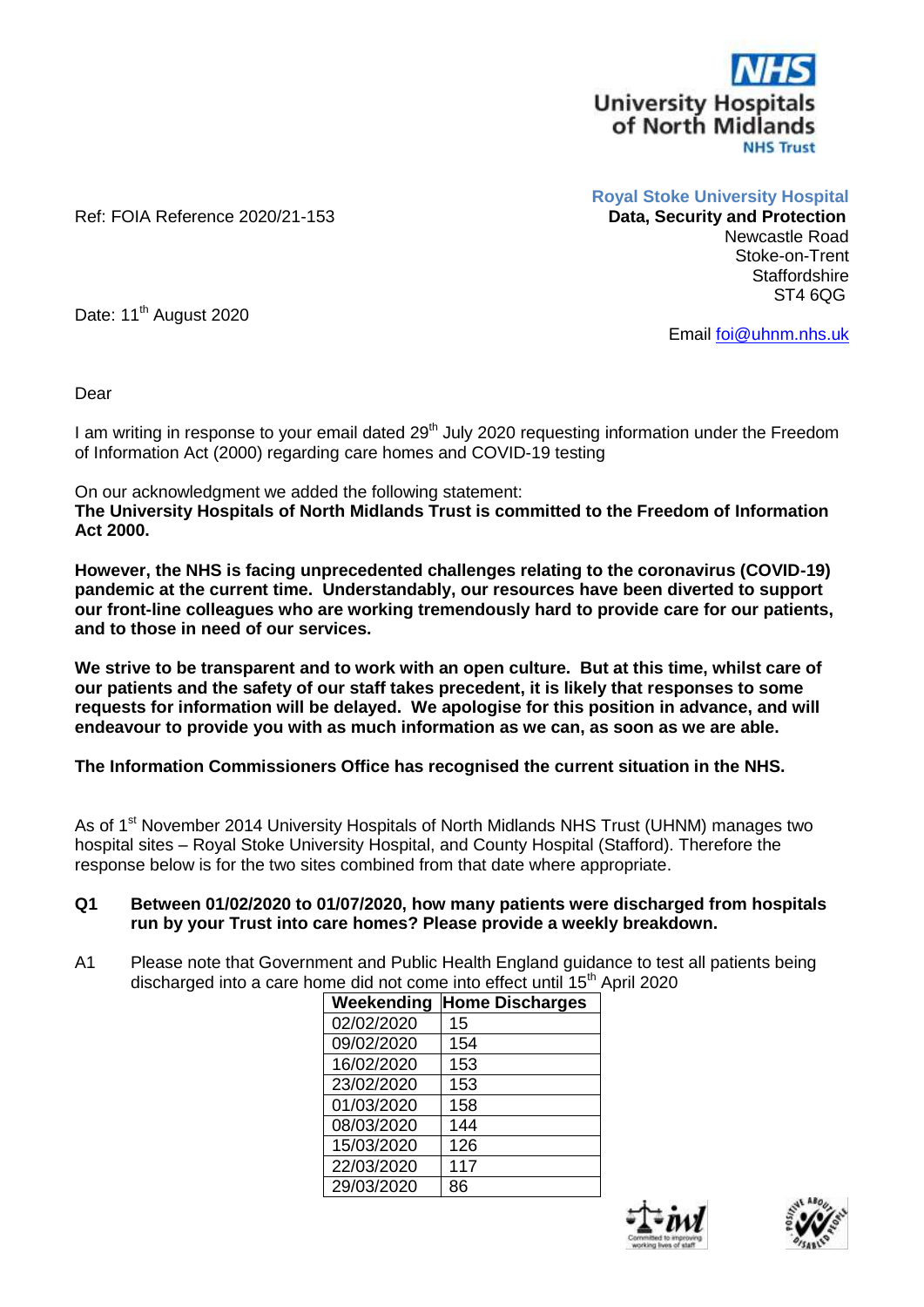

| 05/04/2020 | 102 |
|------------|-----|
| 12/04/2020 | 76  |
| 19/04/2020 | 97  |
| 26/04/2020 | 105 |
| 03/05/2020 | 101 |
| 10/05/2020 | 89  |
| 17/05/2020 | 89  |
| 24/05/2020 | 96  |
| 31/05/2020 | 71  |
| 07/06/2020 | 89  |
| 14/06/2020 | 83  |
| 21/06/2020 | 104 |
| 28/06/2020 | 91  |
| 05/07/2020 | 38  |

- **Q2 Of those patients who were discharged into care homes in the specified period, how many were tested for COVID-19 prior to leaving hospital? Please provide a weekly breakdown.**
- A2 We are unable to provide the information you require in the requested format as to release this data could lead to the identification of the person(s) involved due to the low numbers involved, and would breach the Trusts obligations under Data Protection Act 2018. Accordingly, this aspect of your request is exempt from disclosure under the terms of Section 40(2) of the FOI Act. *Personal information*. However as the Trust is committed to openness and transparency we can band the numbers

*This exemption is an absolute exemption and therefore no consideration of the public interest test is needed.*

Please note that Government and Public Health England guidance to test all patients being discharged into a care home did not come into effect until 15<sup>th</sup> April 2020

| Weekending | Total<br><b>Tested</b> |
|------------|------------------------|
| 02/02/2020 |                        |
| 09/02/2020 |                        |
| 16/02/2020 |                        |
| 23/02/2020 |                        |
| 01/03/2020 |                        |
| 08/03/2020 |                        |
| 15/03/2020 | <5                     |
| 22/03/2020 | 15                     |
| 29/03/2020 | 27                     |
| 05/04/2020 | 53                     |
| 12/04/2020 | 46                     |
| 19/04/2020 | 63                     |
| 26/04/2020 | 70                     |
| 03/05/2020 | 78                     |
| 10/05/2020 | 57                     |



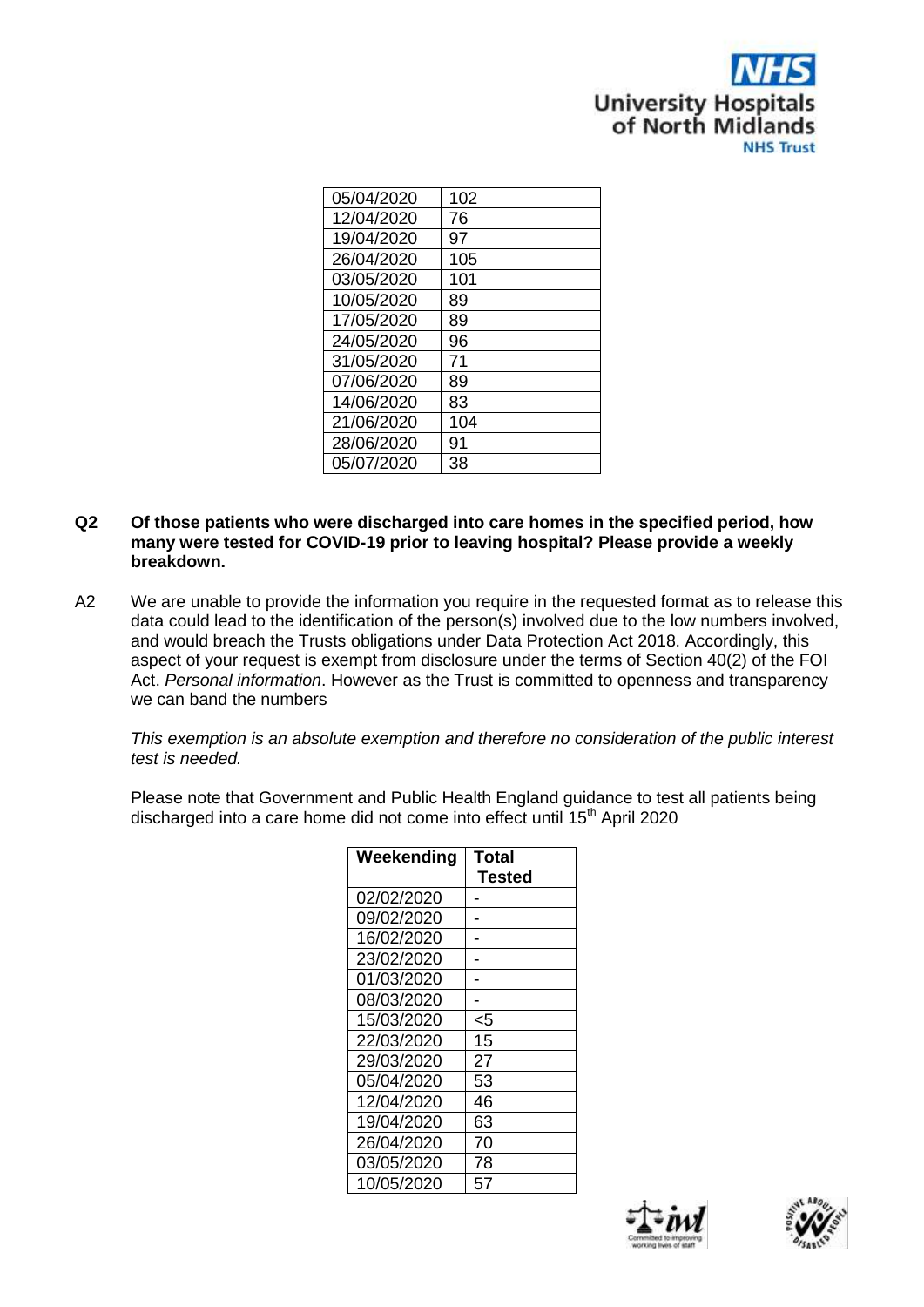

| 17/05/2020 | 57 |
|------------|----|
| 24/05/2020 | 70 |
| 31/05/2020 | 41 |
| 07/06/2020 | 62 |
| 14/06/2020 | 51 |
| 21/06/2020 | 65 |
| 28/06/2020 | 56 |
| 05/07/2020 | 24 |

## **Q3 Finally, please tell me how many tested positive but were nonetheless discharged into care homes. Please provide a weekly breakdown**

A3 We are unable to provide the information you require in the requested format as to release this data could lead to the identification of the person(s) involved due to the low numbers involved, and would breach the Trusts obligations under Data Protection Act 2018. Accordingly, this aspect of your request is exempt from disclosure under the terms of Section 40(2) of the FOI Act. *Personal information*. However as the Trust is committed to openness and transparency we can band the numbers

*This exemption is an absolute exemption and therefore no consideration of the public interest test is needed.*

Please note that Government and Public Health England guidance to test all patients being discharged into a care home did not come into effect until 15<sup>th</sup> April 2020

| Weekending | Total          |
|------------|----------------|
|            | Positive       |
| 02/02/2020 |                |
| 09/02/2020 |                |
| 16/02/2020 |                |
| 23/02/2020 |                |
| 01/03/2020 |                |
| 08/03/2020 |                |
| 15/03/2020 | 0              |
| 22/03/2020 | 0              |
| 29/03/2020 | <5             |
| 05/04/2020 | 21             |
| 12/04/2020 | 14             |
| 19/04/2020 | 32             |
| 26/04/2020 | 37             |
| 03/05/2020 | 29             |
| 10/05/2020 | 20             |
| 17/05/2020 | 22             |
| 24/05/2020 | 20             |
| 31/05/2020 | $\overline{7}$ |
| 07/06/2020 | 8              |
| 14/06/2020 | 5              |
| 21/06/2020 | 7              |
| 28/06/2020 | 6              |



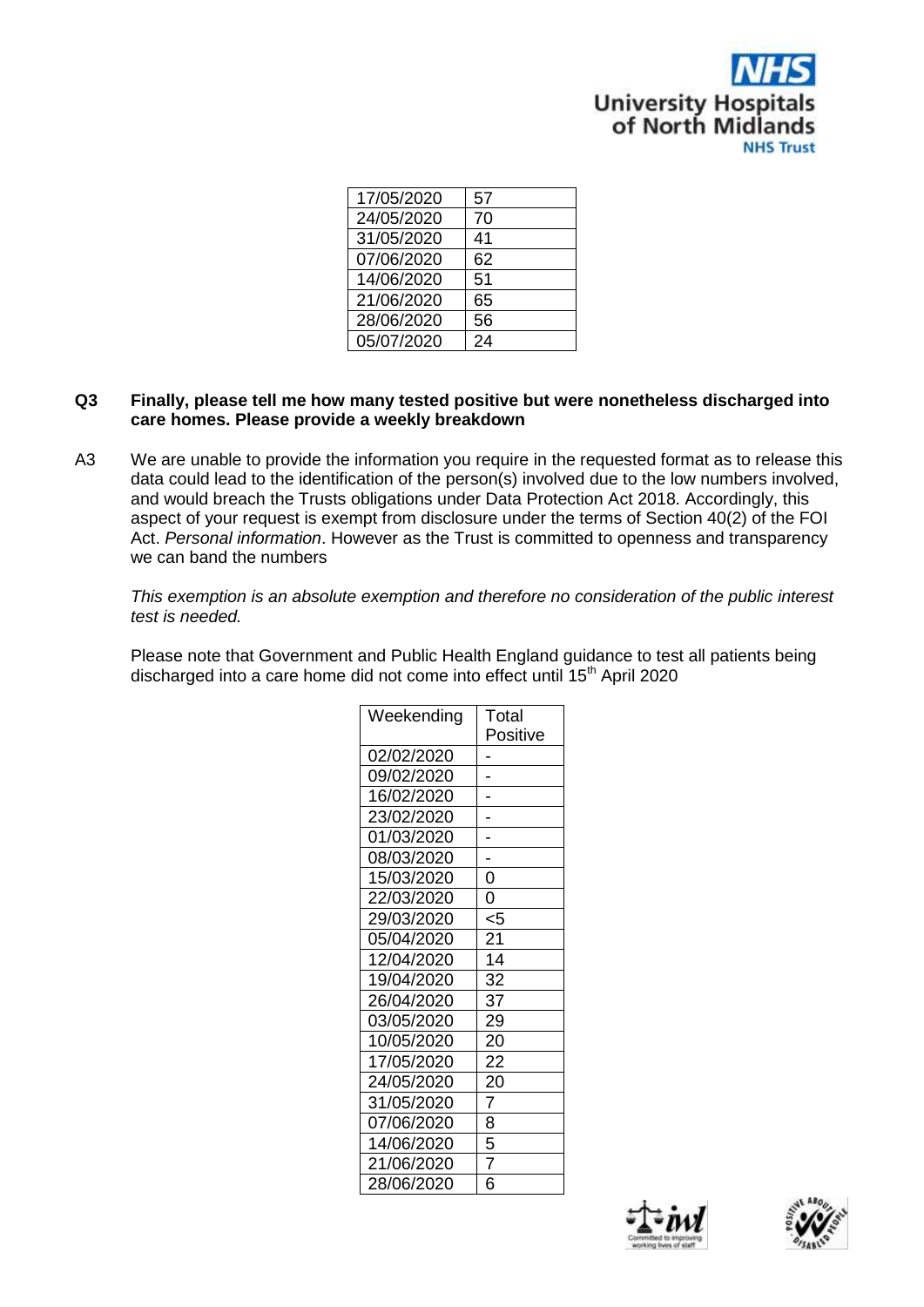

05/07/2020 5

\*Please note that any individuals identified do not give consent for their personal data to be processed for the purposes of direct marketing.

## *UHNM NHS Trust is a public sector body and governed by EU law. FOI requestors should note that any new Trust requirements over the EU threshold will be subject to these regulations and will be advertised for open competition accordingly.*

Where the Trust owns the copyright in information provided, you may re-use the information in line with the conditions set out in the Open Government Licence v3 which is available at [http://www.nationalarchives.gov.uk/doc/open-government-licence/version/3/.](http://www.nationalarchives.gov.uk/doc/open-government-licence/version/3/) Where information was created by third parties, you should contact them directly for permission to re-use the information.

An anonymised copy of this request can be found on the Trust's disclosure log, please note that all requests can be found at the following link: [http://www.uhnm.nhs.uk/aboutus/Statutory-Policies-and-](http://www.uhnm.nhs.uk/aboutus/Statutory-Policies-and-Procedures/Pages/Freedom-of-Information-Disclosure-Log.aspx)[Procedures/Pages/Freedom-of-Information-Disclosure-Log.aspx](http://www.uhnm.nhs.uk/aboutus/Statutory-Policies-and-Procedures/Pages/Freedom-of-Information-Disclosure-Log.aspx)

This letter confirms the completion of this request. A log of this request and a copy of this letter will be held by the Trust.

If you have any queries related to the response provided please in the first instance contact my office.

Should you have a complaint about the response or the handling of your request, please also contact my office to request a review of this. If having exhausted the Trust's FOIA complaints process you are still not satisfied, you are entitled to approach the Information Commissioner's Office (ICO) and request an assessment of the manner in which the Trust has managed your request.

The Information Commissioner may be contacted at:

Information Commissioner's Office, Wycliffe House, Water Lane, Wilmslow, Cheshire SK9 5AF or via [www.ico.org.uk.](http://www.ico.org.uk/)

If following review of the responses I can be of any further assistance please contact my secretary on 01782 671612.

Yours,

ear Chront

Jean Lehnert **Data, Security & Protection Manager**